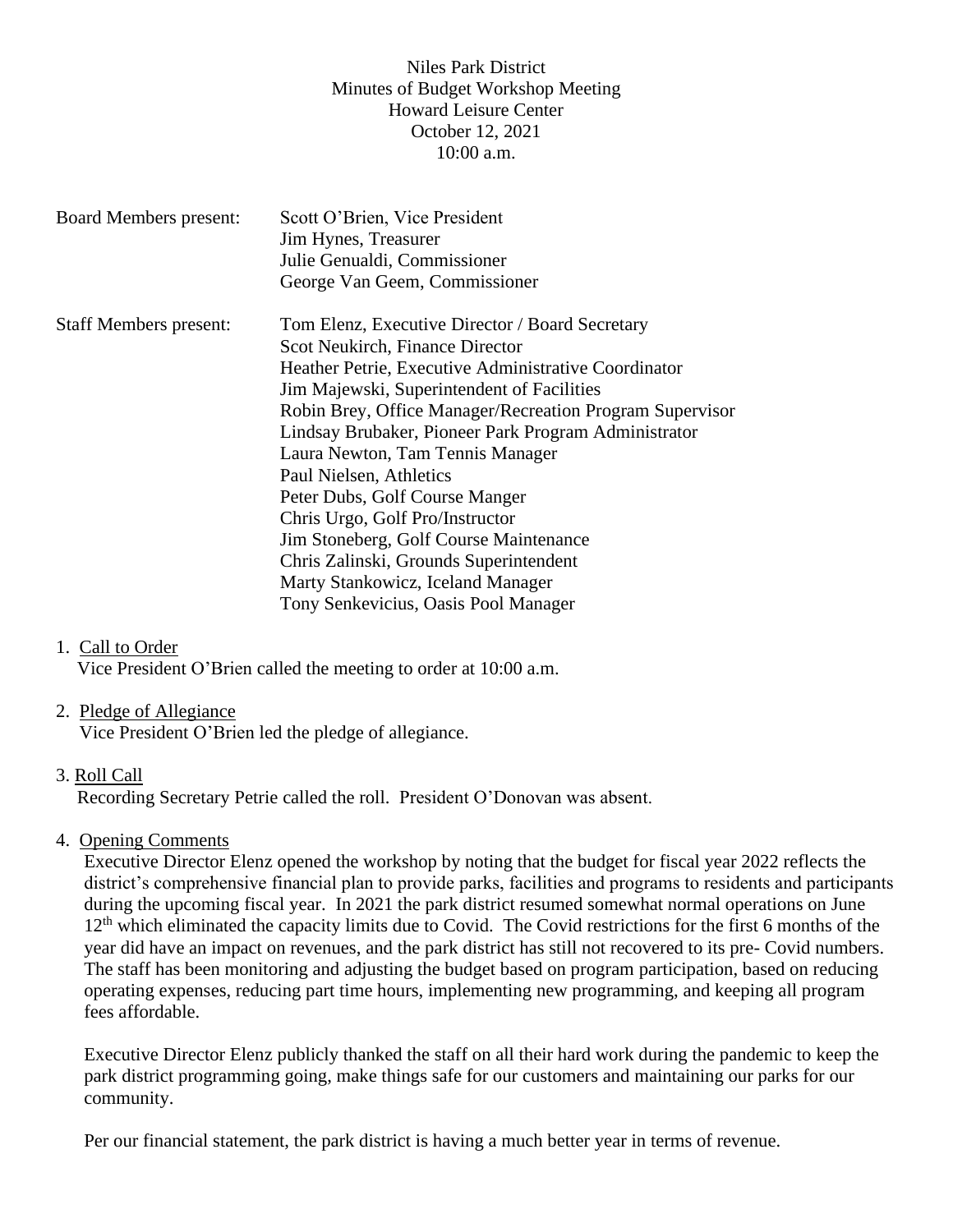We have seen a dramatic increase in revenues which are projected to be 2.5 million more from 2020. In 2022 we are requesting a 5% increase in the majority of our program fees and a 4.9% increase in the operational tax levy due to the mandatory increase in the State's minimum wage by January 1<sup>st</sup> and the lack of program revenue due to Covid.

The major capital completed in 2021was the Kirklane playground installation. Many equipment and capital projects were put on hold due to the anticipated decline of revenue in 2021.

The major concern we face for the 2022 budget was to continue to predict the impact Covid will have on program revenue. The total 2022 budget revenue for all funds is \$12, 358,256, an increase of 9% compared to the 2021 budget revenue. Staff has assumed in their revenue budgets that Covid will have a minor impact on the operation of 2022, and they will continue to follow any guidelines issued by the State.

On the expense side the district increased budget expenses \$1.3 million dollars, an increase of 11% compared to the 2021 budget expenses. This increase was primarily due to the additions of equipment, and capital projects that were put on hold due to the Covid pandemic.

Being fiscally responsible in prior years, the district has created ways to operate more efficiently, which when combined with revenue enhancements and expenditure reductions, the park district has positioned itself to be financially strong and able to use healthy reserves to get through the Covid pandemic.

In August of this year, the park district continued its strong AA 2 bond rating issued by Moody's Investor Services. Their rating summary reported that the park district benefited from a strong financial position that enabled capital investment and cushioned the impact of revenue declines related to the Corona virus pandemic. The recent draws on reserves have not diminished its financial position.

In 2022 the budget represents the park district's commitment to be fiscally responsible to the Niles Park District residents.

## Finance Director Budget Overview

Finance Director Neukirch began with an outline of how the park district plans on approaching the 2022 fiscal year.

Staff was asked to make their budget requests by late August. In mid-September, staff met with Tom and Scot to go over their preliminary requests. A series of meetings were held with department heads to review their budget requests. Today the draft requests are being reviewed with the Board. By October 18th the proposed budget will be made available for the public to review, and a proposed budget will be brought before the Board again on November  $16<sup>th</sup>$  for a formal approval of the appropriation and the related tax levy ordinance during that meeting.

Covid 19 has impacted our operations significantly and continues to with our requests for 2022. We have the State minimum wage increase, previously discussed, which is going up by \$1.00 every January moving forward until it reaches \$15.00/hr. We have a market wage adjustment proposed for the rest of our staff. We also have a property tax increase proposed to review with the Board.

The impact of Covid 19 in 2021 on some of our departments returned or surpassed pre-pandemic levels, particularly with Golf and Oasis. Unfortunately, some of our recreation programs have not come back quite as quickly.

Staff has done a great job keeping up with the changing mandates issued by the State.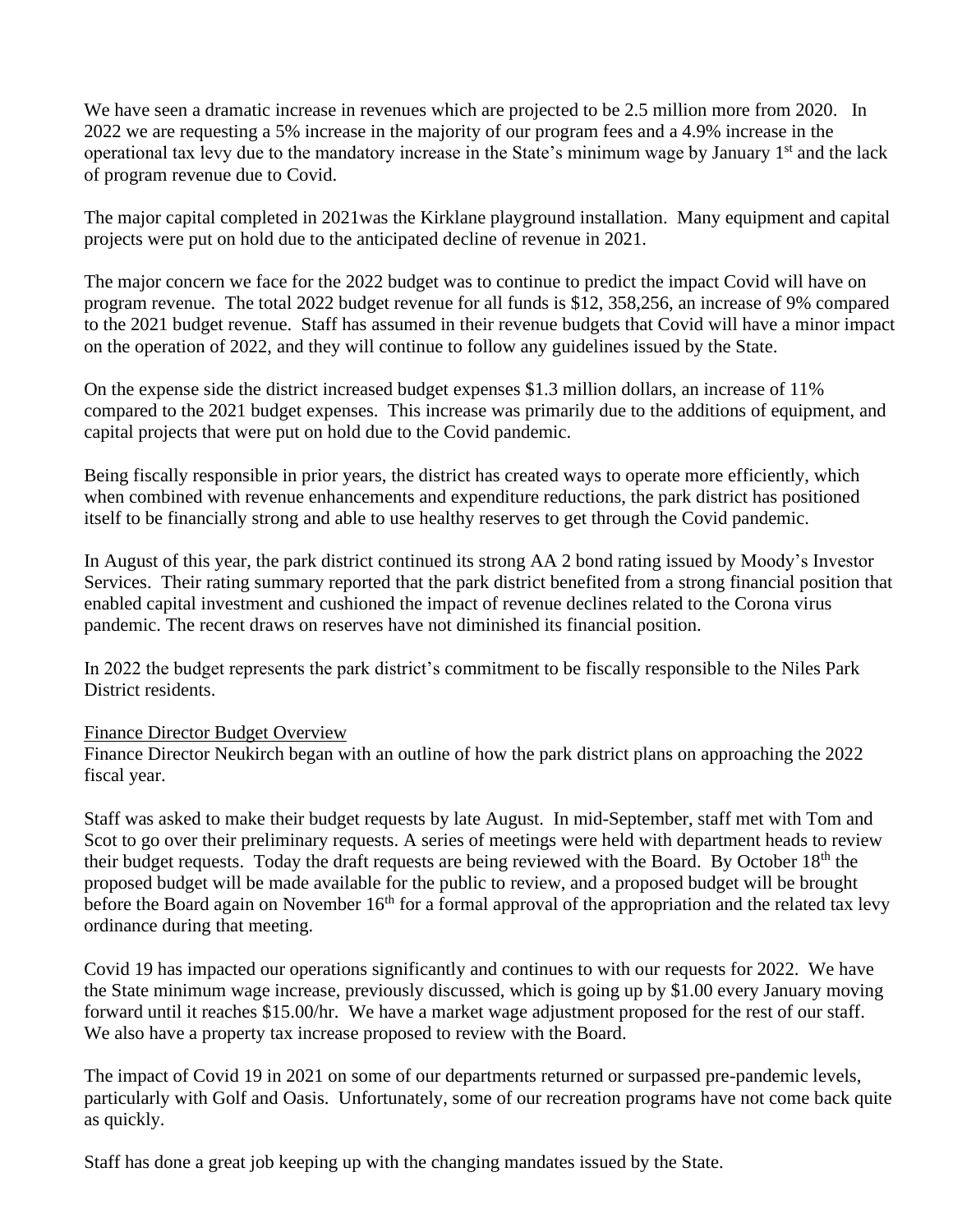In the event that things do become worse for the park district as a result of the pandemic, the park district can implement another restructuring of debt.

The State minimum wage requirement is another stressor on the 2022 budget. By 2025 it will be up to \$15.00 per hour. We have approximately \$2,000,000 in part time annual wages. As of 2021 approximately 48% of the part time positions are below \$12/hr. and will increase as much as 8%. 20% of employees are currently at \$12/hr. and in some cases these are supervisors. By 2025 our part time wages are projected to be about \$1.5 million dollars more than they would have been without the State mandate. This will be dealt with through a combination of program fees, property tax increases and controlling costs and expenses.

Staff is also proposing a 4.9% property tax increase in the 2022 budget. For every \$100,000 of property value, the increase is expected to be \$4.00 - \$5.00.

Staff is also requesting a wage adjustment of 4% for full time staff and part time staff who will not be getting the minimum wage increase. Employees did not receive a wage increase in 2020 due to Covid. Minimum wage is increasing so fast that now part timers are making the same as staff they are supervising. The park district is having difficulty filling positions and need to increase wages to be competitive with other employers. Each 1% increase for full timers costs about \$24,000, so a 4% increase would be about a \$96,000 impact on the budget for 2022. Each 1% increase for part timers costs approximately \$18,000, which would be a \$72,000 impact on the 2022 budget.

#### 2022 Requests:

OSLAD grant, pool filters, the Courtland Park playground, vehicles, the digital marquee in front of the golf course and redoing the entry to the golf course off Howard Street.

The land for Courtland Park playground is leased from Com Ed. The lease is due to expire in December of 2022. Staff usually starts negotiating with Com Ed a year in advance of when the lease expires. That playground is directly under power lines. Staff suggests removing it altogether as Washington Park is nearby. Another option is to wait another year until the lease can be finalized before replacing it. The Board agreed to fix the playground equipment currently there and negotiate the lease with Com Ed.

The park district also needs to address some of its vehicle needs in 2022, one of which is a new mini dump truck. It was recommended by staff that the park district replace as many vehicles as possible as the fleet is only getting older.

The park district is going to hire a landscape architect to redesign the entrance to the golf course off Howard Street. The remodel will look more like an entrance in addition to having a new digital sign/marquee.

## Department /Fund Budget Request Review

Golf Course Maintenance Jim Stoneberg

The golf course experienced a major drought this year. There were some staff losses this year. Maintaining the course has been a challenge due to the increase in use.

The redesign of the main entrance will hopefully address the constant flooding that area experiences.

Administration/Finance/IT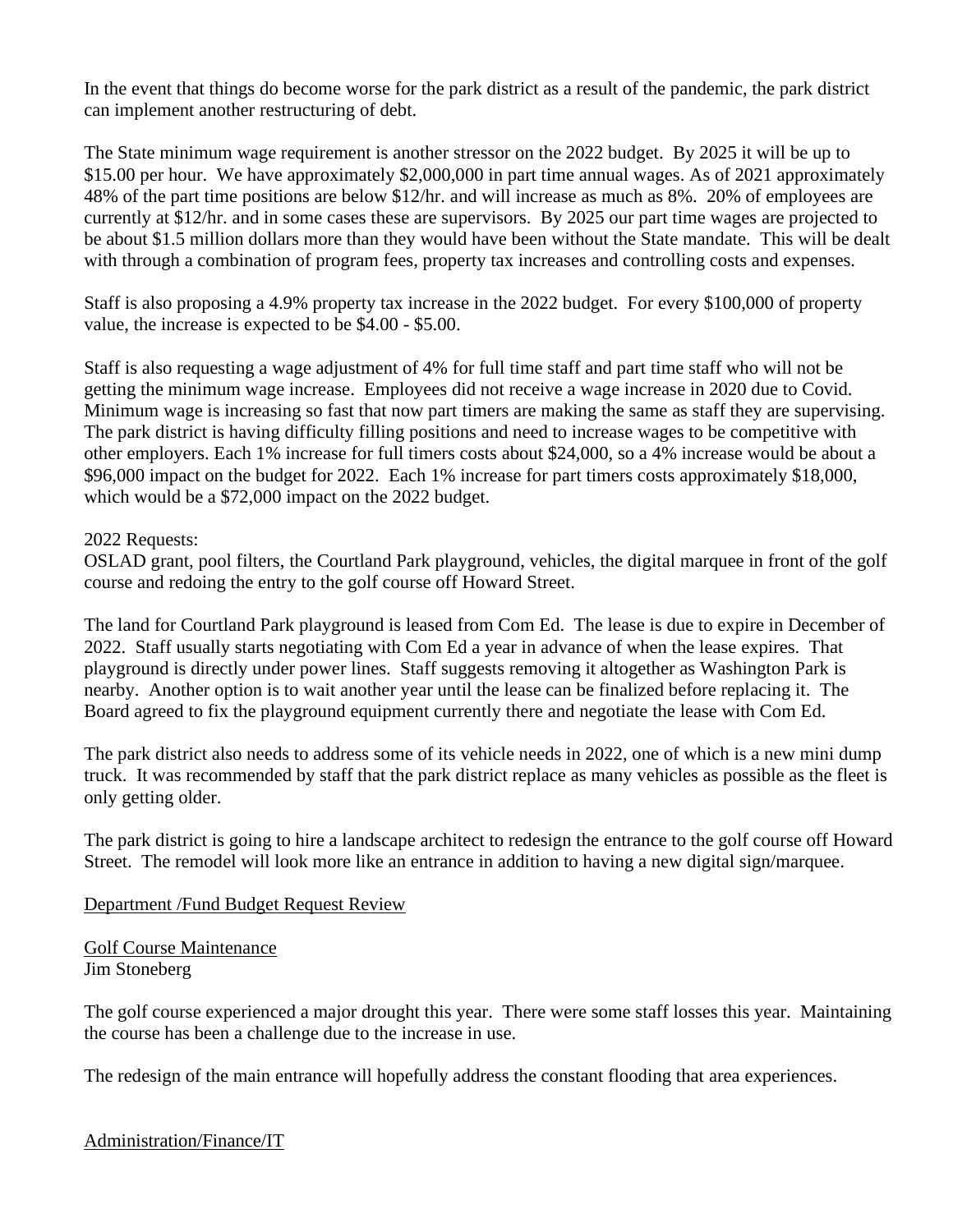Administration: Budgeted expenses revolve around wages in this department. There has been a reduction in this area because staff does not have the pool director's salary in the budget for 2022. There was also a reduction in health insurance because one of the retirees has dropped off the health insurance.

IT: Prescient is the contracted IT service company the park district has been using for the last couple of years. The main change for the 2022 budget pertains to the human resources software expense. Staff is looking to improve the human resources operations for the park district.

Finance: Staff is requesting a new accountant position in the finance department.

#### Park Services Jim Majewski and Chris Zalinski

Park Services is requesting two zero turn mowers. The current mowers are showing signs of wear and tear and requiring more repairs. They are also looking at a tail gate vac which will help with flower bed and shrub bed clean up and maintenance.

The are requesting a new vehicle for Park Patrol as well as a mini dump truck, tail gate spreader and a plow kit.

The Kirklane basketball court is listed for total removal and reinstallation. The tree roots are starting to push up from under the court. The plan is to raise the court up a little as it does sit lower in the park. There will be a total removal and replacement of 4 pickleball courts also at Kirklane.

Player benches will be replaced at all ball fields with aluminum benches. The tennis courts at Grennan Heights will be taken out and rebuilt. There is also a plan for dog fountains and bottle fillers, and either replace or retrofit some of the fountains in the parks.

Funds have been requested for two new pool filters. The two sand filters currently in the pool are original, which means they are 26 -27 years old. Staff recommends replacing with sand filters.

The existing marquee at the golf course blew over as a result of a windstorm in the spring. Staff has discussed replacing it with a digital marquee.

## Recreation Programs – Tam Tennis, Programs, Pioneer Park, Athletics

## Tam Tennis – Laura Newton

Courts are used for programming, for adult and junior classes, private and group lessons, court rentals and matches. This year has been relatively good for participation. Court rental revenue is up this year. There is not much rental income in the months of June, July, August and September. Rentals and matches make up the bulk of the revenue for court rentals. Programming is class registrations for juniors and adults. Registration was limited at the beginning of the year but increased this summer and fall. They will start taking registrations for winter in December with the program starting in January. Classes run between 9-10 weeks. All fees were increased. The majority of the revenue is received between September and May. They hope to see an increase in membership this year.

Staff replaced two treadmills this year. The treadmills at Golf View currently are 16 years old and would like to replace 3 of them in 2022. Staff would also like to change the boundary nets.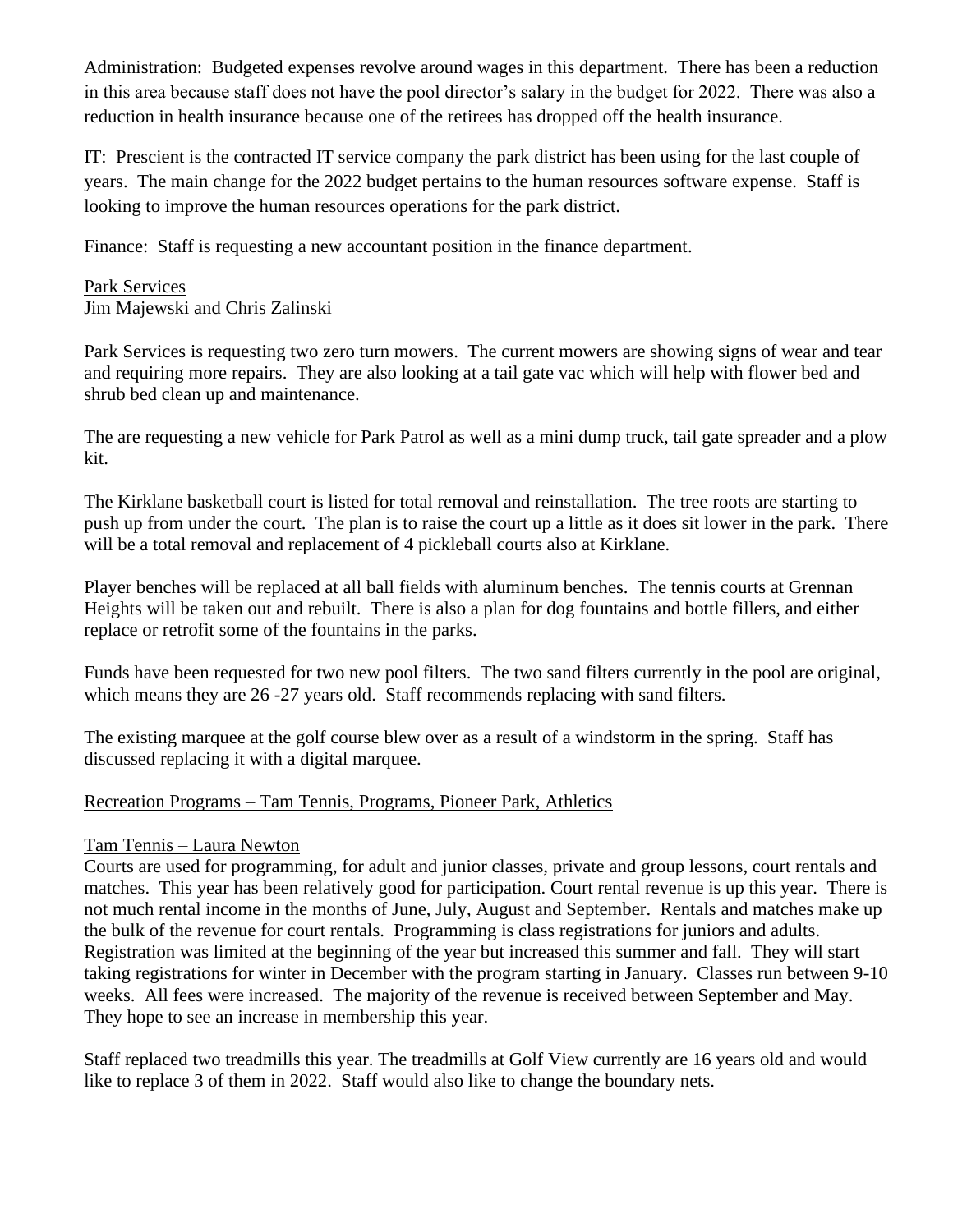## Programming Robin Brey

Summer camp had an excellent year. There are camps at Oasis and Howard Leisure Center. Staff also utilized the preschool classrooms for camp. Registration was changed to weekly, rather than daily registration which provided more consistency for the campers, parents and staff. There was some difficulty hiring staff.

Preschool is back to its pre Covid numbers. Kids and teachers are doing well. Staff brought back the enrichment program so kids can stay a little longer after school.

Special events are back with 3 coming up in October. The numbers for the Halloween events are at a good place and expected to go up.

Piano lessons continue to be successful, with some students still doing virtual lessons.

Pioneer Park/Oasis Concessions Lindsay Kmetty

Everything went well at Pioneer this summer, however, there were some problems with staffing. There were more smaller birthday parties held outside. Pioneer did not get the bigger day camp groups they've seen in previous years of 100 or more kids. Tournaments well very well over the summer.

Athletics Kenny Krueger

Athletics started off a little slow this year due to capacity limits for camps and clinics. But those programs gradually grew throughout the year to where they stand now, which is offering competitive league play. Staff saw a significant increase in the enrollment for spring soccer, spring t-ball, fall baseball and fall softball. Indoor sports dropped a bit because of mask mandates, specifically for adult basketball, adult soccer and adult volleyball.

Things staff would like to focus on next year are flag football, specifically adding more flag football offerings. Staff is also looking at staring pickleball leagues.

Golf Course and Golf Maintenance Peter Dubs and Chris Urgo

The golf course has been out performing previous years due to the weather. The golf course has passed \$1,000,000 in revenue and have passed 36,000 for the year. An average year is 30,000 rounds. This year the golf course closed for 36 hours due to flooding, in years past, the average has been 20 days. Budget projections have been made keeping in mind that the demand for play will still be there, but variables such as the weather cannot be guaranteed. Fees have been raised the past two years, so there was no proposal to raise fees for 2022. Programming has been filling and classes have sold out, with waiting lists.

Ice Rink Marty Stankowicz

Skating is recovering much faster than hockey from the shutdown. Hockey is struggling because people are not happy with the mask mandate. Staff is also having problems hiring. Staff has cut down on expenses and purchases. The last big purchase was the Zamboni two years ago. Skating is coming back. The 10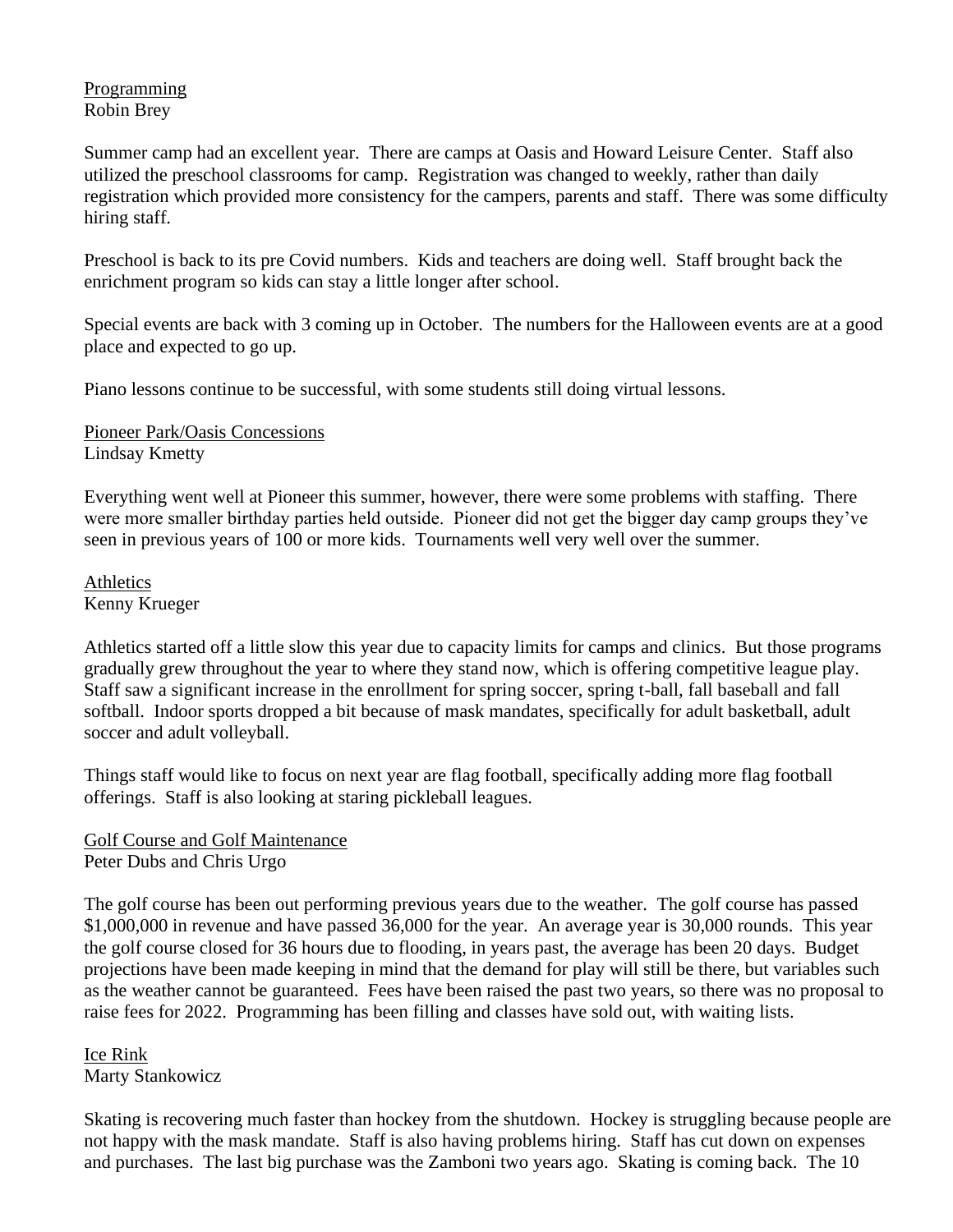week session just started and is doing well. Many classes are full but that's because there are only so many instructors. The 10 week hockey program just started.

### Swimming Pool

In 2020 the pool was shut down completely, so there was no revenue. However, in 2021, the pool returned to pre-pandemic numbers. As mentioned, the big expense for the pool in 2022 will be new filters. It was a very good summer, but 2022 projections are conservative as no one knows what the weather will bring. Water aerobics was added and sold out for every session. Staff was constantly hiring and training lifeguards this summer.

Highlights of Remaining Funds Scot Neukirch

Finance Director Neukirch summarized the highlights of the remaining funds: IMRF, FICA, General Liability, Audit, Paving and Lighting, Police Protection, Handicapped and Capital Projects. For the most part, these funds are supported by property tax collections.

IMRF fund: the 2022 IMRF employer contribution rate dropped to 9.85%. The 2021 rate was 11.25%. The amounts to about \$35,000 in savings for the park district.

FICA fund: this fund pays for social security which is 6.2% of salaries and Medicare which is 1.45%

General Liability fund: this fund pays for workers' compensation and liability insurance for the park district.

Audit fund: pays for the park district's annual audit.

Debt Service fund: pays the associated debt service payments each year for the park's outstanding debt.

Paving and Lighting fund: pays for the seal coating and paving for our facilities. For 2022 Golf View, Tam Tennis and Pioneer Park parking lots are scheduled to be seal coated.

Police Protection fund: this fund is for Park Patrol and payment of Park Patrol staff.

Handicapped fund: this fund is for MNASR and costs associated with provided our services to residents with special needs.

Capital Projects fund: expenses and revenues for 2022 are all associated with the OSLAD grant used to fund Pioneer improvements. Staff also wants to include \$11,000 for carpeting the administrative wing of the Howard Leisure Center.

Next Steps in the Budget Process

Staff will prepare the proposed budget document which will be presented to the Board at the November meeting.

5. Citizens Wishing to Address the Board

There were no citizens who wanted to address the board.

6. Convene into Executive Session under section 2 ( C)(1) to discuss personnel issues, section 2 ( C)(5) to discuss real estate and section  $(C)(11)$  to discuss litigation of the open meetings act (if necessary)